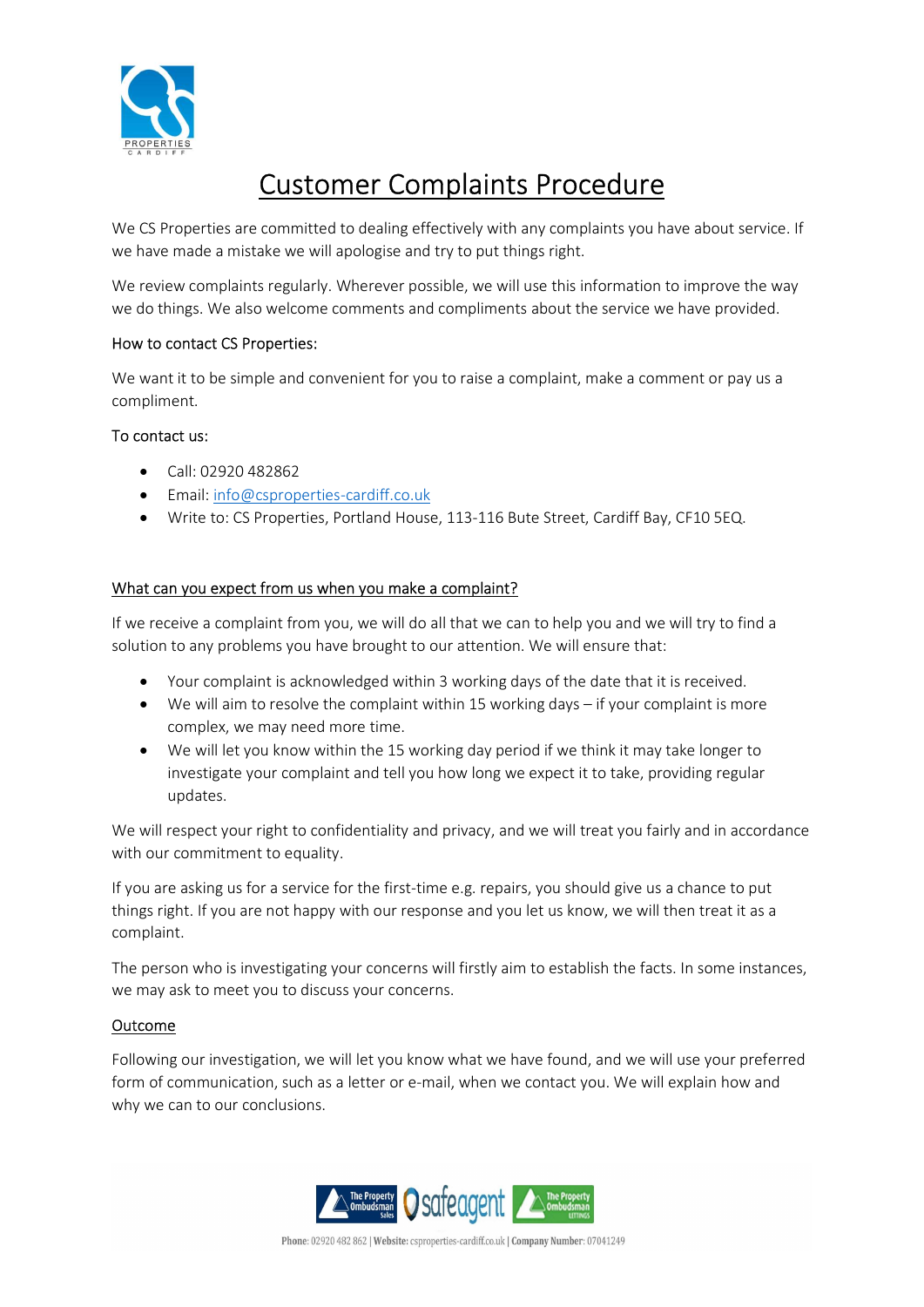

If we find that we have done something wrong, we will tell you this, explain what happened and apologise. If we find there is a fault in our systems or the way we do things, we will tell you what it is and how we plan to change things to stop it happening again.

# Putting things right

If there is a simple solution to your problem, we may ask you to accept this solution. For example, where you asked for a service, and we see straight away that you should have had it; we will order to provide the service rather than continue to investigate.

## Staff Training

We will make sure that our staff are trained to handle complaints effectively and receive appropriate training in the use of the Complaints procedure.

## The Redress Scheme

We are a member of The Property Ombudsman. You can contact the Redress Scheme at any time. However, they are unable to deal with a complaint until our complaints process has been completed and we have had a chance to put things right.

The Property Ombudsman

Milford House, 43-55 Milford Street, Salisbury, Wiltshire, SP1 2BP.

www.tpos.co.uk

## Complaint Management Process

The process for resolving matters which have not been addressed to your satisfaction within agreed timescales or expectations is set out below:

## Stage 1 – Making your complaint

Please set out the details of your complaint in writing (either by letter or email) by contacting Emma Ballson, Manager at:

- Email: emma@csproperties-cardiff.co.uk
- Address: Portland House, 113-116 Bute Street, Cardiff Bay, CF10 5EQ.
- Telephone number: 02920 482862

Include as much detail as possible, including dates, names of any members of staff you have dealt with, and where you are able to enclosing/attaching any supporting evidence.

## Stage 2 – Our acknowledgement

Your complaint will be acknowledged, and you will receive a response within 3 working days of us receiving your complaint.